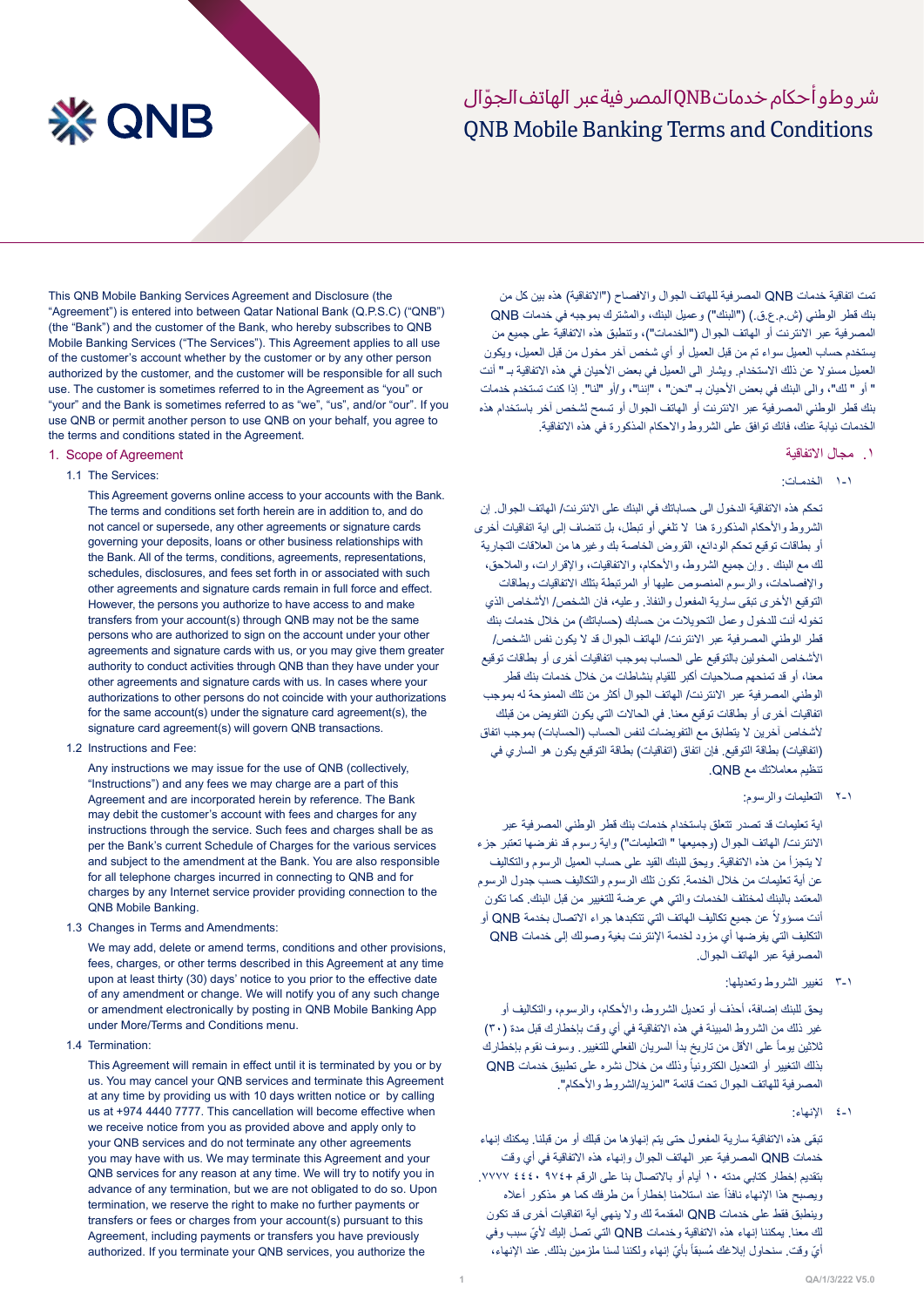ّ نحتفظ بحق ّ عدم تنفيذ أي دفعات أو حواالت أو رسوم أو مصاريف من حسابك (حساباتك) عملاً بـهذه الاتفاقية، بما فيها الدفعات أو الـحوالات التـي وافقت عليها مُسبقاً. إذا أنهيت اشتراكك بخدمات QNB، فإنك تخوّل البنك متابعة إجراء الحوالات التي وافقت عليها سابقاً إلى أن يرى البنك الفرصة مواتية لتنفيذ إشعار الإنهاء الذي نقدّمت به. توافق على أنّك فور إنهاء اشتراكك بخدمات QNB، سواء بقرار منك أو منًا، ستلغي جميع الحوالات التلقائية أو المتكرّرة أو دفعات فواتير الشركاء التي سبق أن وافقت عليها، وفي حال تقاعست عن ذلك، ستكون مسئوال عن هذه الدفعات.

- .2 تفاصيل وحدود خدمات QNB المصرفية
	- 1-2 وصف عام للخدمات:

عموما، فان حزمة خدمات بنك قطر الوطني المصرفية تستطيع بواسطتها:

- البحث عن تاريخ المعامالت والحصول على معلومات الرصيد لحساباتك في أي مكان في العالم مع البنك التي تدخلها في برنامج الخدمات الخاصة بك، وقد يشمل ذلك الشيكات، المدخرات، وأسواق المال، وشهادات اإليداع، وخطوط االئتمان، والقروض المقسطة، والقروض العقارية، والقروض التجارية، وحساب الوالء مكافآت Life.
- تحويل الأموال بين جميع حساباتك (شاملاً التحويل إلى حساب لدى فر ع آخر في QNB)
	- التحويالت المحلية والعالمية
	- خدمات دفع الفواتير وتعبئة الرصيد ألي من شركائنا
- تحويالت ويسترن يونيون التي تستند إلى شروط وأحكام معينة عند التعامل معها
	- استبدال وتحويالت نقاط مكافأت Life إلى الشركاء والمستفيدين
		- الدفع عن البطاقات
		- إيداع الشيكات عن بعد (إيداع الشيكات الإلكترونية)
			- النقد عبر الجوال
			- خدمة الدفع عبر الهاتف الجوال Mpay
			- التسجيل واالكتتاب في الطرح العام االولي
- الوصول إلى أجهزة الصراف اآللي من خالل إظهار رمز االستجابة السريعة QR على شاشة جهاز الصراف اآللي من خالل تطبيق خدمات QNB المصرفية عبر الجوال
	- خدمة QNB للدفع

ّ إن ّ هذه الالئحة ليست شاملة وقد يقدم بنك قطر الوطني خدمات إضافية أو مختلفة في المستقبل وتخضع جميعها لهذه الاتفاقية بتعديلاتها.

2-2 أنواع التحويالت وحدودها:

يمكنك القيام بتحويل داخلي وخارجي لألموال من أحد الحسابات في البنك إلى آخر، كالتحويل إلى بنك آخر أو التحويل بين حساباتك من حساب التوفير إلى الحساب الجاري. قد يتم وضع حد أقصى للتحويلات في مبلغ معيّن أو عدد محدّد للمعاملات لليوم الواحد كما هو مبين في اتفاقيات الحساب معك التي تحكم مثل هذه الخدمات أو بموجب سياسات البنك. ويحتفظ البنك بالحق في تقليص الحد األقصى لمبلغ وتكرار العمليات من حساباتك ألسباب أمنية أو ائتمانية كما يقرر ذلك البنك في أي وقت وفقا لتقديره المطلق لن يكون البنك مسؤولاً عن تأخر التحويلات بسبب عوامل خارجية، مثل التأخيرات من جانب البنوك المراسلة أو البنوك المستلمة للتحويالت من طرف ثالث. في حالة الدفعات الملغية، يتم تطبيق التغيرات في أسعار صرف العمالت األجنبية ورسوم البنك المراسل لطلب اإللغاء. ال يمكن استرجاع الرسوم المصرفية المطبقة في البداية وهي غير قابلة لالسترداد.

3-2 السحب على المكشوف، أوامر الدفع:

تقع على عاتقك مسئولية التأكد من وجود المال أو الرصيد الكافي في حسابك والذي تطلب فيه منا القيام بالدفع أو التحويل. اذا تم سحب المبالغ من أي من حساباتك بأي وسيلة من وسائل التحويل االلكتروني غير خدمات بنك قطر الوطني المصرفية عبر االنترنت/ الهاتف الجوال في نفس يوم العمل كمعاملة QNB ، واذا كان الحساب ليس فيه رصيد كاف للقيام بكال التحويلين االلكتروني وتحويل خدمات بنك قطر الوطني المصرفية عبر االنترنت/ الهاتف الجوال، فان التحويالت ستتم حسب النظام الذي يقرره البنك وفقأ لتقديره المطلق إنك ملزم بالكامل نحونا بتوفير رصيد كاف ألية دفعات أو تحويالت تقوم بها أو تخول القيام بها. إذا قمنا بإنجاز الدفع أو التحويل الذي قمت به أو خولت به أو طلبته واكتشفنا بعد ذلك أنه ليس لديك رصيد كاف لتلك العملية، فانك توافق على تعويضنا عند الطلب وتوافق كذلك بأنه يمكننا عكس المعاملة

Bank to continue making transfers you have previously authorized until such time as the Bank has had a reasonable opportunity to act upon your termination notice. You agree that upon termination of your QNB services, either by you or by us, you will cancel all automatic or recurring transfers and bill payments with partners you have previously authorized, and that if you fail to do so, you are responsible for such payments.

## 2. DESCRIPTION OF AND LIMITATIONS ON ONB

## 2.1 General Description of Services:

In general, the Services package enables you to:

- search transaction histories and obtain balance information on your global accounts with the Bank you include in your Service program, which may include checking, savings, money market, certificates of deposit, lines of credit card, installment loans, real estate loans and commercial loans, Life Rewards loyalty account.
- transfer funds between all your accounts (including transfer to another QNB group branch account)
- domestic and international transfers
- bill payments and topup services to any of our billers partners
- Western Union transfers that is reference to specific terms and condition when transacting
- Life Rewards points conversion and transfers to partners and beneficiaries
- pay card
- remote cheque deposit (electronic cheque deposit)
- mobile cash
- MPay
- Register and subscribe for IPO
- Access QNB ATM-s by capturing the QR code displayed on the ATM screen with ONB Mobile Banking
- QNB Pay

This list is not exhaustive and the Bank may offer additional or different QNB services in the future, all of which will be governed by this Agreement, as amended.

## 2.2 Types of Transfers and Limitations:

You can make domestic and international transfer of funds from one account with the Bank to another, such as a transfer to another bank or within accounts transfers from a savings to a current account. Transfers may be limited in amount and transaction count on daily basis as provided in our Account Agreements with you governing these services or in accordance with Bank policies. The Bank reserves the right to further limit the frequency and amount of transactions from your accounts for security or credit reasons, as the Bank may determine at any time at its sole discretion. The Bank is not responsible for transfer delays due to external factors, such as corresponding or receiving Banks delays for third party transfers. In case of payment reversal, changes in foreign exchange rates and correspondent bank charges apply for the reversal request. Bank charges applied initially for the payment cannot be reversed and are non-refundable

2.3 Overdrafts; Order of Payments:

It is your responsibility to ensure that you have enough money or credit available in an account from which you instruct us to make a payment or transfer. If funds are withdrawn from any of your accounts by means of electronic fund transfers, other than through QNB on the same business day as QNB transaction, and if the account contains insufficient funds to enable both the electronic fund transfer and the ONB transfer to be made, the transfers will be made in the order determined by the Bank, in its sole discretion. You are fully obligated to us to provide sufficient funds for any payments or transfers you make or authorize to be made. If we complete a payment or transfer that you make or authorize or request and we subsequently know that you have insufficient funds for the transaction, you agree to reimburse us upon our demand, and you further agree that we may reverse the transaction or offset the shortage with funds from any other deposit account(s) you have with us to the extent permitted by the applicable law and the terms of any other relevant Account Agreements.

2.4 Bill Payment Service:

Bill Payment service is an electronic payment system that permits you to initiate and authorize payments from your accounts, cards, Life Rewards loyalty account to payees, which you have selected in advance to receive payments by means of this service ("payee" is a person or business you are paying). We are not responsible for any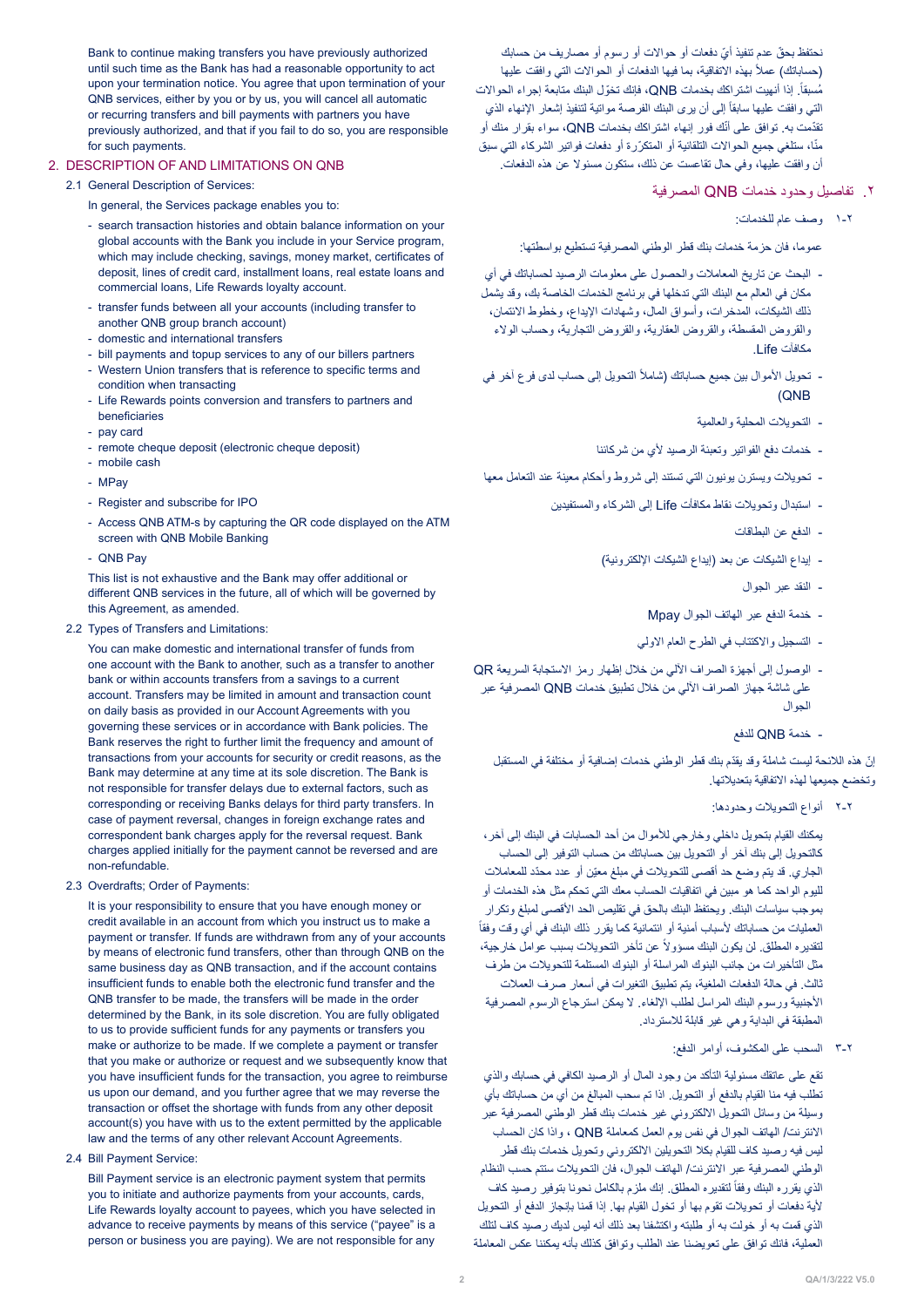delay or other adverse consequence that results or is alleged to result from the choice of payment methods, from delays in the delivery of mail or the improper handling or transmission of payments by a third party, or the failure of a payee to accept, process or properly post a payment in a timely manner.

#### 2.5 Mobile Device Requirements:

In order to use QNB Mobile Banking, you must have your own Internet Service Provider and the necessary mobile equipment required by the software. In this Agreement, your mobile device and the related equipment are referred to together as your "Mobile device." You are responsible for the installation, maintenance, and operation and care of your Mobile device and your software.

- 2.6 Registration Process:
	- 2.6.1 You agree to use your debit/credit card number and PIN for self-registration. If you do not own a QNB debit/credit card, you must apply for one and use it for registration thereafter.
	- 2.6.2 Access Code and Security:

You will create your own access Username and Password by means of self-service registration. You will be required to create the Username and Password upon your initial entry into the system. Thereafter, you can voluntarily change your Password at any time. We will be able to assign you a new password if you forget your password. We recommend that you change your Password every three (3) months at least, or even more frequently if you deem it necessary. Your Username and Password can be changed within QNB Mobile Banking under "More\Settings\Change Password\ or "Change User Name" option. For security purposes, it is recommended that you memorize your Password and do not write it down. You are fully responsible for keeping your Username Password and account data confidential (such as SMS PIN-s, debit and credit card number and card PIN-s). You will need the Username and Password to gain access to QNB. Use of the User Name and Password is the agreed security procedure between you and the Bank. You should keep your Username and Password confidential in order to prevent unauthorized use of QNB and possible loss to your accounts. Anyone to whom you give or disclose your Username and Password and mobile on which you will receive SMS PIN-s to login to QNB Mobile and Internet Banking will have full access to your accounts, even if you attempt to limit that person's authority. You are responsible for all transactions you authorize or make using the Services, including any transactions that may be unintentionally or inadvertently authorized or made, and any losses, charges, or penalties incurred as a result. In addition, except as otherwise provided in this Agreement, you are responsible for all transactions that incur as a result of unauthorized persons using your Username. Password, Fingerprint, Facial Recognition and SMS PIN-s, QNB shall bear no liability for the use of Services by any other person and shall treat all transactions as if they were done by you.

## 2.6.3 Mobile Device Registration:

Mobile Device Registration is a feature that the Bank provides to give more secured services to its customers. This feature is only applicable for customers using QNB Mobile Banking application. You are allowed to register your mobile device (with QNB Mobile Banking installed) of maximum of 5 devices and unregister or change the registered devices later on anytime. The registration can be performed via QNB Mobile Banking. A SMS PIN (One Time PIN) will be sent to you for the device registration process. Agreeing to register your mobile device(s), also mean you agree that bank will keep your device(s) UID (Unique Identified Number) as a reference and recognition that you own the device(s). Thus, it also means you are responsible to ensure the device(s) safety and upon any circumstances that the device(s) not in your possession, you are to unregister the device(s) via QNB Mobile / Internet Banking / Customer Contact Centre. The Bank has the right to revoke any of your registered device/s due to security reasons or no usage for extended period of time.

### 2.6.4 Biometric Authentication:

Using Touch ID/Android fingerprint authentication or Face ID facial recognition is an alternative of your Password (above iPhone 5S which support Touch ID, above iPhone X which support Face ID, and Android devices which support fingerprint authentication). The biometric authentication only applicable

أو تعويض نقص الرصيد من أي حساب (حسابات) إيداع تكون لك معنا الى الحد المسموح به حسب القانون المطبق ووفق شروط أية اتفاقيات حساب ذات صلة.

4-2 خدمة دفع الفواتير:

ّ إن ّ خدمة دفع الفواتير هي عبارة عن نظام دفع إلكتروني يسمح لك بإجراء وتخويل الدفعات من حساباتك، أو بطاقاتك، أو حساب مكافآت Life للمستفيدين الذين اخترتهم مُسبقاً لتلقّي الدفعات من خلال هذه الخدمة. ("المستفيد" هو شخص أو شركة تدفع له/لها). ولا نتحمّل نحن مسؤولية أيّ تأخّر أو نتائج سلبية قد تنجم، أو يُزعم أنها تنجم، عن خيار وسيلة الدفع أو عن التأخيرات في تسليم البريد أو عن سوء معالجة ّ أو نقل الطرف الثالث للدفعات، كما ال نتحمل مسؤولية تقاعس المستفيد عن قبول أو إنهاء إجراءات أو قيد الدفعة بشكل صحيح في الوقت المناسب.

5-2 ّ متطلبات جهاز الجوال:

من أجل استخدام خدمات QNB المصرفية عبر الهاتف الجوال يجب أن يكون لديك مزود لخدمة االنترنت وجهاز هاتف جوال يناسب التطبيق اإللكتروني. ويشار إلى جهاز هاتفك الجوال والمعدات المرتبطة به في هذه االتفاقية باسم "جهاز الجوال". إنك مسؤول عن التركيب، والصيانة والتشغيل والعناية الالزمة لهاتفك الجوال ونظام التشغيل الخاص به.

- 6-2 عملية التسجيل:
- 1-6-2 توافق على استخدام رقم بطاقة الخصم/االئتمان والرمز السري PIN الخاص بك للقيام بالتسجيل الذاتي. إذا لم تكن تملك بطاقة خصم/ ائتمان من QNB، عليك تقديم طلب للحصول على بطاقة واستخدامها للتسجيل بعد ذلك.

## 2-6-2 رمز الدخول واألمن:

ستقوم أنت بإنشاء اسم المستخدم وكلمة المرور الخاصين بك من خالل ُ التسجيل عبر الخدمة الذاتية. وسيطلب منك إنشاء اسم مستخدم وكلمة مرور عند الدخول للنظام أول مرة. بعد ذلك، يمكنك تغيير كلمة المرور طوعاً في أي وقت. وسنقوم بتزويدك بكلمة مرور جديدة في حالة نسيانك لكلمة المرور الخاصة بك. وننصحك بتغيير كلمة المرور الخاصة بك كل ثالثة أشهر على الأقل، أو في فترة أقل من ذلك إذا اعتبرت الأمر ضرورياً. يمكنك تغيير اسم المستخدم وكلمة المرور من خالل خدمات QNB المصرفية عبر الهاتف الجوال باختيار: "المزيد/إعدادات/تغيير كلمة المرور/او تغيير اسم المستخدم ". ألغراض أمنية، ننصحك بحفظ كلمة المرور وعدم تدوينها. أنت مسؤول بالكامل عن الحفاظ على سرية اسم المستخدم وكلمة المرور ومعلومات الحساب (مثل الأرقام السرية التي تصلك عبر الرسائل النصية القصيرة، وأرقام وكلمات السر لبطاقات الخصم والبطاقات الائتمانية). ستحتاج إلى ّ كلمة المرور واسم المستخدم لتتمكن من الدخول إلى خدمات QNB ّ . إن استخدام كلمة المرور واسم المستخدم سيكون الإجراء التوثيقي المتّفق عليه ّ بينك وبين البنك. وعليك المحافظة على سرية اسم المستخدم وكلمة المرور ّ لتفادي أي ّ استخدام غير مصرح به لخدمات QNB ّ وأي فقدان محتمل ّ لحساباتك. إن ّ أي ّ شخص تمنحه أو تكشف له اسم المستخدم الخاص بك وكلمة المرور وجهاز هاتفك الذي ستستلم من خالله الرسائل النصية القصيرة ّ لتسجيل الدخول للخدمات المصرفية عبر الجوال أو عبر اإلنترنت سيتمكن ّ من الدخول إلى كامل حساباتك حتى لو حاولت الحد من سلطة هذا الشخص. ّ أنت مسئول عن جميع المعامالت التي تخولها أو تجريها باستخدام الخدمات، ّ بما في ذلك أي ّ معامالت قد تقوم بها أو تخو ّ لها عن غير قصد وأي خسارة أو رسوم أو غرامات مترتَّبة على ذلك. وبالإضافة إلى ذلك، وما لم يُذكر خلافه في هذه االتفاقية، أنت مسئول عن جميع المعامالت التي يقوم بها أشخاص غير مخوّلين باستخدام كلمة المرور واسم المستخدم الخاصّين بك، وبصمتك، وخاصية التعرف على الوجه، واألرقام السرية المرسلة عبر الرسائل النصية لقصيرة، ولن يكون QNB مسؤولاً عن استخدام الخدمات من قبل أي شخص آخر وسيعامل جميع المعامالت كما لو أنك قمت بها.

## 3-6-2 ّ تسجيل جهاز الجوال:

تسجيل أجهزة الهاتف الجوال ميزة اختيارية يقدمها البنك لتأمين مزيد من الحماية للخدمات التي يوفرها لعمالئه. وهذه الميزة قابلة للتطبيق فقط للعمالء الذين يستخدمون تطبيق QNB للخدمات المصرفية عبر الهاتف الجوال. ُويسمح لك بتسجيل جهازك الجوال )مع تحميل تطبيق QNB للخدمات المصرفية عبر الهاتف الجوال( بحد أقصى 5 أجهزة مع إمكانية إلغاء تسجيل أو تغيير الأجهزة المسجلة في أي وقت لاحق. ويمكن إجراء عملية التسجيل من خالل تطبيق QNB للخدمات المصرفية عبر الهاتف الجوال. سترسل لك كلمة مرور لمرة واحدة PIN الستخدامها في عملية تسجيل الجهاز. وتعني موافقتك على تسجيل جهاز (أجهزة) الجوال الخاص بك أيضا أنك توافق على احتفاظ البنك بالرقم الفريد لجهاز (أجهزة) الجوال الخاص بك كمرجع ركدليل على ملكيتك للجهاز (للأجهزة). كما يعني ذلك أيضاً مسؤوليتك عن ضمان حماية وسلامة الجهاز (الأجهزة) وإذا لم يعد الجهاز (الأجهزة) تحت أي ظرف من الظروف في ملكيتك، فعليك مسؤولية القيام بإلغاء تسجيل الجهاز (الأجهزة) عن طريق تطبيق QNB للخدمات المصرفية عبر الهاتف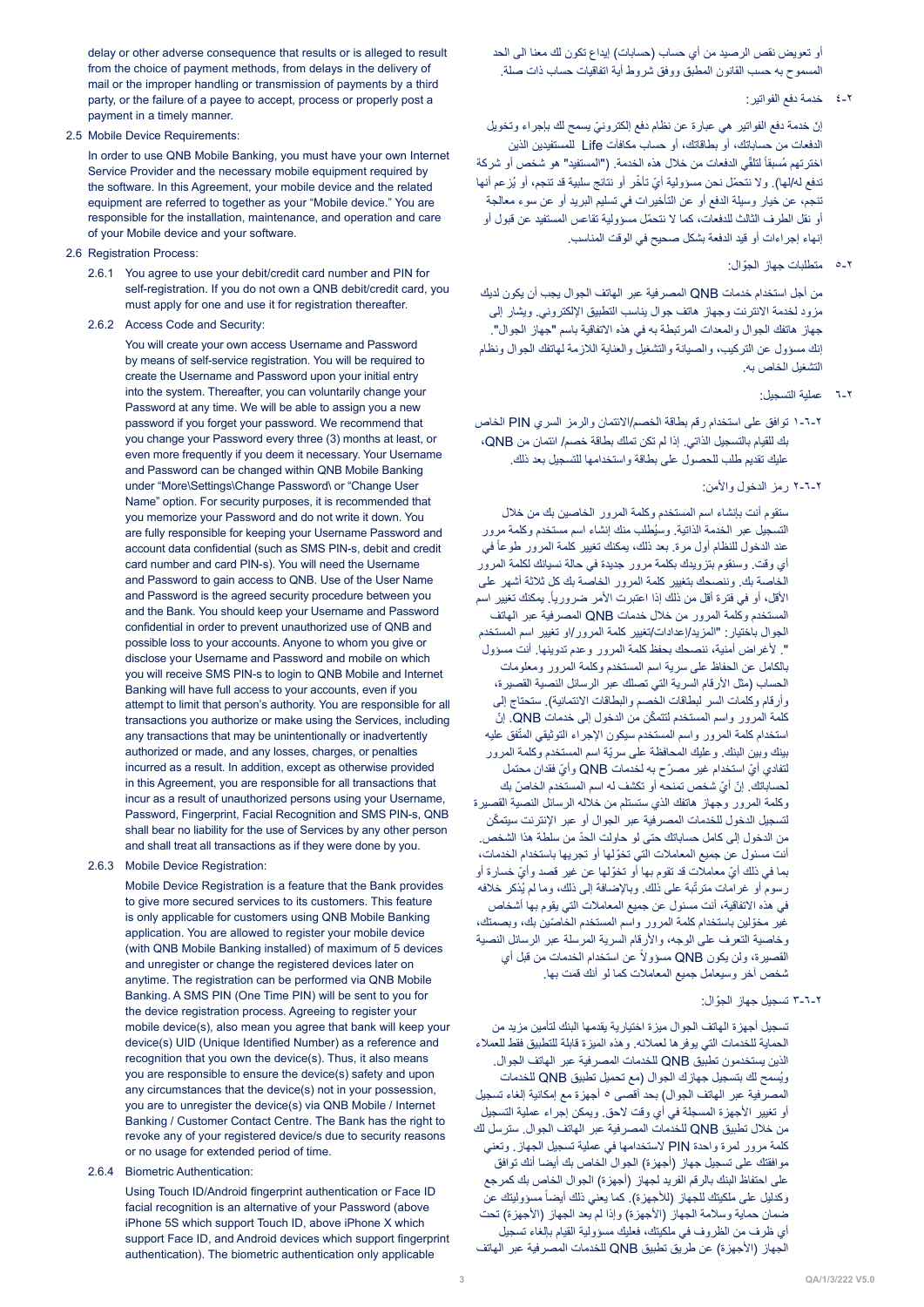الجوال/نظام QNB للخدمات المصرفية عبر اإلنترنت/مركز خدمة العمالء. يحق للبنك إلغاء أي جهاز / أجهزتك المسجلة لأسباب أمنية أو لعدم الاستخدام لفترة طويلة من الزمن.

## 4-6-2 التحقق باستخدام الخصائص الحيوية

إن استخدام خاصية التحقق من الهوية عن طريق بصمة األصبع أو التعرف على مالمح الوجه كبديل لكلمة المرور الخاصة بك )جهاز آيفون s5 والأجهزة التي صدرت بعده التي تدعم خاصية بصمة الأصبع وجهاز آيفون X واألجهزة التي صدرت بعده التي تدعم خاصية التعرف على مالمح الوجه ، وأجهزة أندرويد التي تدعم خاصية التحقق من الهوية عن طريق بصمة الاصبع). إن خاصية التحقق باستخدام الخصائص الحيوية قابلة للتطبيق فقط إذا قمت بتسجيل الجهاز المحمول الخاص بك وتحميل تطبيق الخدمات المصرفية عبر الهاتف الجوال من QNB على جهاز آيفون / آيباد مزود بخاصية بصمة األصبع أو خاصية التعرف على مالمح الوجه ، أو جهاز أندرويد مزود بخاصية التحقق الحيوي من خالل بصمة األصبع. إن تفعيل خاصية بصمة االصبع أو خاصية التحقق من الهوية عبر بصمة االصبع في أجهزة أندرويد أو التعرف على مالمح الوجه لتسجيل الدخول للخدمات المصرفية عبر الجوال من QNB يعني أنه يمكنك استخدام بصمة الأصبع أو ملامح الوجه كبديل لكلمة المرور . ومع ذلك، فإن بعض المعاملات والأنشطة قد تتطلب كلمة مرور ترسل لك عبر رسالة نصية قصيرة )كلمة مرور لمرة واحدة) كإجراء أمني إضافي.

 أنت مسؤول عن التأكد من عدم وجود بيانات بصمة أو وجه أخرى )لطرف .<br>ثالث) مخزنة على جهازك بخلاف بياناتك. إذا لم تقم بذلك فسوف تسمح لطرف ثالث بالوصول إلى المعلومات المصرفية الخاصة بك وستكون مسؤولاً عن أي معاملات وأنشطة يتم تنفيذها. إن تفعيلك لخاصية التحقق من الهوية بالبصمة أو من خالل التعرف على الوجه يعني موافقتك وقبولك باستخدام ميزة التعرف على بصمة األصبع/ مالمح الوجه في جهاز آيفون/ إيباد الخاص بك، أو خاصية التعرف على بصمة األصبع في أجهزة أندرويد، كوسيلة للتحقق من الـهوية بدلاً عن كلمة المرور التي توفر ها شركة أبل أو ً نْرِكة غوغل وفقاً للشروط والأحكام الخاصة بهما. ولن يكون البنك مسؤولاً عن:

- أي تغييرات في تقنية التعرف على بصمة الأصبع أو ملامح الوجه (شركة أبلّ) أو التحقق من الهوية عبر بصمة الأصبع في أجهزة أندرويد (شركة غوغل) أو أي خصائص قد تؤثر (أو قد لا تؤثر) على طريقة دخولك إلى التطبيق.
- استخدام خاصية التعرف على بصمة األصبع أو مالمح الوجه أو التحقق من الهوية عبر بصمة االصبع في أجهزة أندرويد من قبل أي طرف ثالث لتسجيل الدخول لنظام الخدمات المصرفية عبر الهاتف الجوال الخاص بك أو استخدام خدماته أو مزاياه سواء بموافقتك أو بإكراهك أو إجبارك أو بأي وسيلة أخرى.

 يمكنك اختيار تعطيل خاصية التعرف على بصمة األصبع أو مالمح الوجه أو التحقق من الهوية عبر بصمة الأصبع في أجهزة أندرويد (بالضغط على المزيد/الإعدادات/التحقق الحيوي) والعودة إلى طريقة التحقق من الهوية العادية لتسجيل الدخول في الخدمات المصرفية عبر الهاتف الجوال باستخدام اسم المستخدم وكلمة المرور . في حال فشل تسجيل الدخول ببصمة الأصبع أو من خلال التعرف على الوجه لأي سبب من الأسباب، سيكون بإمكانك الدخول للخدمات المصرفية عبر الجوال من QNB باستخدام كلمة المرور الخاصة بك. كما أن إلغاء تسجيل الجهاز يعني تلقائياً إلغاء خاصية تسجيل ّ الدخول عبر التحقق باستخدام الخصائص الحيوية للمستخدم وللجهاز المعين.

7-2 االبالغ عن تعامالت غير مسموح بها أو سرقة أو فقدان رمز الدخول:

إذا كنت تعتقد بأن هناك تحويل غير مسموح به تم القيام به أو قد يتم في حسابك، أخطر البنك على الفور بالاتصال بنا على ٢٧٧٧ ٤٤٤٠ 4٧٤٤ أو على الخط الساخن 7711 4440 +974 أو الكتابة إلينا على:

> بنك قطر الوطني عناية: مركز خدمة العمالء ص. ب. ،1000 الدوحة، قطر

## ٣. مسئولية الأطراف

1-3 الخصوصية والسرية:

إن أهمية الحفاظ على سرية وخصوصية المعلومات المقدمة من عمالئنا هي إحدى أولوياتنا القصوى. يجب عليك مراجعة سياسة الخصوصية بعناية كما هي مبينة على موقعنا االلكترونيcom.qnb.www. إن سياسة الخصوصية لدينا مشمولة في هذه االتفاقية كمرجع، وبهذا فإنك تقر على أنك قد قمت بقراءة سياسة الخصوصية لدينا، وفهمتها وتوافق على شروطها.

2-3 مسئوليات العميــل:

إنك مسئول عن الحفاظ على سرية اسم المستخدم، وكلمة المرور، واألرقام السرية

if you registered your mobile device and installed QNB Mobile Banking application on an iPhone/iPad that has Touch ID or Face ID available or an Android device having fingerprint biometric authentication capability. Enabling Touch ID, Android fingerprint authentication or Face ID for QNB Mobile Banking login authentication means that you can use fingerprint or facial record as an alternative of password. However, certain transactions and activity may require SMS PIN (One Time SMS PIN) as an additional security measure.

You are responsible to ensure there are no other (third party) fingerprints or facial biometric records stored on your device other than your own. Failure to do so, will allow third party to access to your banking information, you are responsible for any of the transactions, and activity occurred. Enabling fingerprint or facial recognition means that you agree and accept iPhone/iPad Touch ID/Face ID, Android fingerprint biometric authentication as your mode of authentication as alternative of password provided by Apple Inc. and Google Inc. as per their Terms and Conditions. Bank is not liable or responsible:

- For Any malfunction in Touch ID;
- Any changes to Touch ID or Face ID technology (Apple Inc.) or Android Fingerprint Authentication (Google Inc.) or features that may (or may not) impact the way you access the application.
- The use of your Touch ID, Face ID and Android fingerprint authentication by any third party to login QNB Mobile Banking or the use of its services and utilities whether by your consent or compulsion or duress or coercion or by any other means

You have option to disable the Touch ID/Face ID or Android Fingerprint Authentication feature through your device settings or from QNB Mobile Banking (under More/ Settings/Biometric Authentication) and return to the normal authentication method using your QNB Internet/Mobile Banking username and password. In case the login with fingerprint or facial recognition fails for any reason, you will be able to access your QNB Mobile Banking using your Password. Un-registration of the device is automatically deactivating the biometric authentication (fingerprint or facial recognition) for the particular user and device.

2.7 Reporting Unauthorized Transaction or Theft or Loss of Access .Codes

If you believe that an unauthorized transaction has been or may be made from your account, alert the Bank immediately by calling us at +974 4440 7777 or our hotline number +974 4440 7711 or write us at:

**Oatar National Bank** Attn: Customer Care Center Manager P. O. Box 1000, Doha, Qatar

## 3. RESPONSIBILITY OF PARTIES

## 3.1 Privacy and Confidentiality:

The importance of maintaining the confidentiality and privacy of the information provided by our customers is one of our highest priorities. You should carefully review our privacy policy as stated on our web site at www.gnb.com. Our privacy policy is incorporated in this Agreement by reference and you hereby agree that you have read our privacy policy, understand it and agree to its terms.

## 3.2 Customer's Responsibilities:

You are responsible for keeping your Username, Password, SMS PIN-s, and mobile device registered with us for SMS PIN-s and account data confidential. We are entitled to act on transaction instructions received using your Username and Password and you agree that the use of your Username and Password, SMS PIN-s/ Device Registration, Fingerprint, Facial Recognition will have the same effect as your signature in authorizing transactions, authenticating your identity, and verifying instructions you have provided to us. If you authorize other persons to use your Username, Password, SMS PIN-s, Fingerprint, Facial Recognition in any manner, your authorization will be considered unlimited in amount and manner until you have notified us in writing that you have revoked the authorization and changed your Username and Password, and you are responsible for any transactions made by such persons until you notify us that financial transactions done electronically by that person or instructions regarding your account(s) are no longer authorized and we have a reasonable opportunity to act upon the change of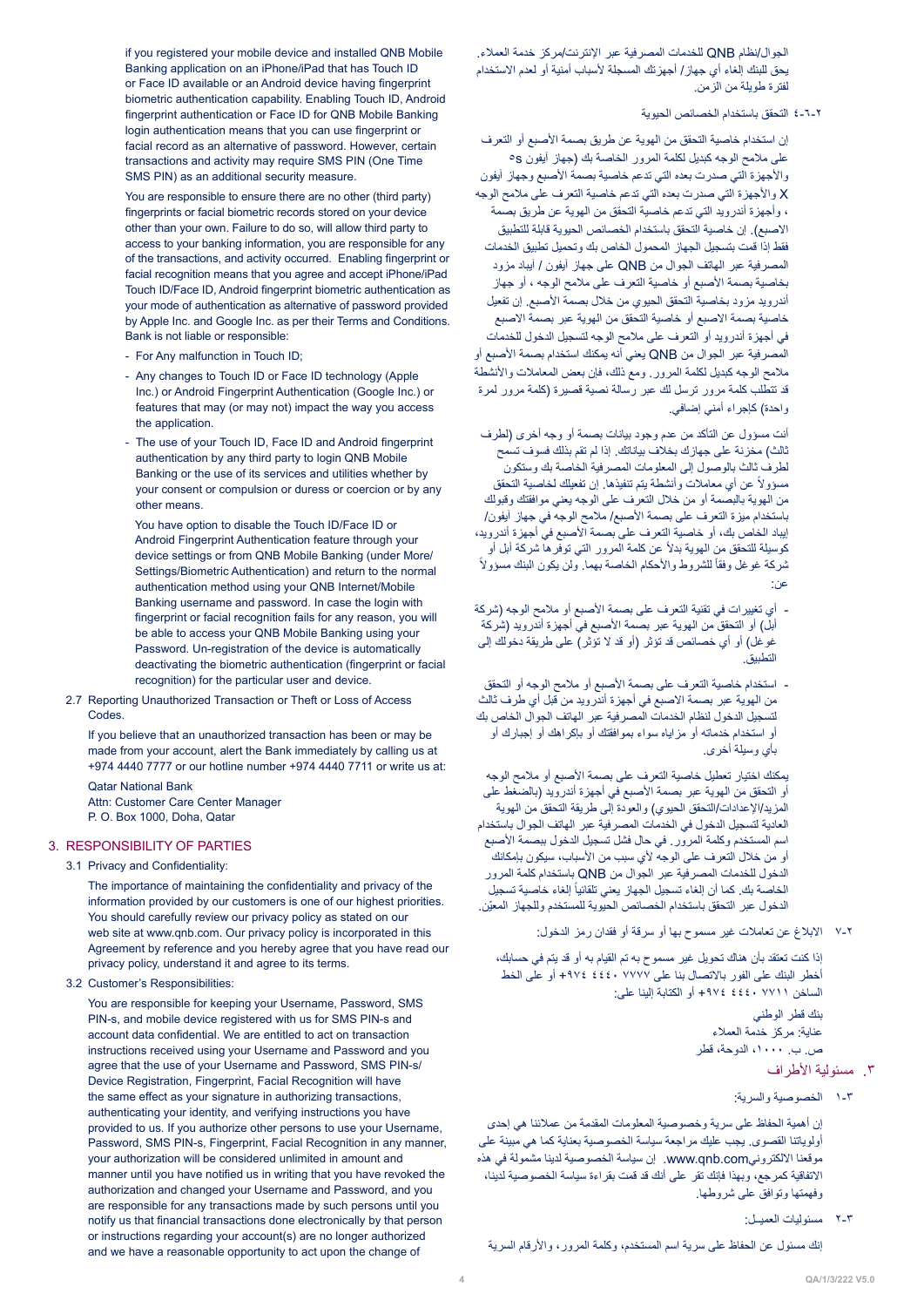your Username and Password. If you believe your Username and Password has become known by an unauthorized person, or that an unauthorized transaction has been or may be made from your account, alert the Bank immediately by calling us at +974 4440 7777 or our hotline number +974 4440 7711 or write us at:

**Qatar National Bank** 

Attn: Customer Care Center Manager

P. O. Box 1000, Doha, Qatar

- 3.3 Things for Which We Will Not Be Responsible and Further Limitations on Our Liability:
	- (a) Access.

We will not be liable under this Agreement for failure to provide access or for interruptions in access to the Services due to a system failure or due to other unforeseen circumstances.

(b) Your Mobile Equipment & Your Software.

We are not responsible for any errors or failures from any malfunction of your mobile device, any malicious software installed to it (including virus, malware, spyware, trojan or other malicious programs), any problems due to jail breaking or rooting of the device or any problems relating to your mobile equipment used with the Services. We are not responsible for any error, damages or other loss you may suffer due to malfunction or misapplication of any system you use, including your browser, App-s, your Internet service provider, or any equipment you may use (including your telecommunications facilities, hardware and software) to access or communicate with the Services.

(c) Warranty & Software Limitations.

NEITHER WE NOR ANY SOFTWARE SUPPLIERS NOR ANY INFORMATION PROVIDERS MAKE ANY WARRANTY. EXPRESS OR IMPLIED, TO YOU CONCERNING THE SOFTWARE FOUIPMENT BROWSER OR OTHER SERVICES INCLUDING, BUT NOT LIMITED TO, ANY WARRANTY OF MERCHANTABILITY OR FITNESS FOR PARTICULAR PURPOSE OR NON-INFRINGEMENT OF THIRDPARTY RIGHTS, UNLESS DISCLAIMING SUCH WARRANTY IS PROHIBITED BY LAW.

(d) Mobile-related Warranties

Neither we nor any software supplier nor information provider represents and warrants to you that the software we supply to you for the Services is free from any defects, mobile/computer virus or other software-related problems. In the event of such defects or mobile/computer virus caused by the QNB software, our sole responsibility shall be limited to the replacement or the reasonable cost of replacement of the software we provided in connection with the QNB services. We will not be liable for any indirect, special, consequential, economic or other damages.

(e) Bill Payments.

We are not responsible for postal delays or processing delays by the payee for any Bill Payment made through the Service.

(f) Electronic Cheque Deposit

Electronic Cheques shall mean cheques scanned electronically using the functionality provided by the Bank from time to time. Where the Customer avails of the Electronic Cheque functionality provided by the Bank it shall safe keep the physical cheque and shall deliver same to the Bank upon request. In the event that the Customer is unable to deliver the physical cheque upon the request of the Bank, the Bank shall have no liability to the Customer and the Customer shall indemnify the Bank for the tosses, damages and expenses incurred by the Bank due to the failure to provide the physical cheque.

(g) Mobile Cash through QNB Mobile Banking

Mobile Cash allows you to pay someone else electronically by an SMS message and withdraw the amount at a QNB ATM. The beneficiary can be any Ooredoo or Vodafone customer, including yourself. Your maximum total daily payment limit is set at QAR 1,000. You may not effect more than 5 payments per day and the amount must be in multiples of QAR 100. After a successful Mobile Cash payment a Voucher Number is sent to the beneficiary via SMS and you need to communicate the Amount. A payment cannot be stopped, cancelled or altered once sent even if you make a mistake and enter the wrong details of the person you want to pay (i.e. incorrect mobile

المرسلة لجهازك بالرسائل النصية القصيرة، وأجهزة الجوال المسجلة لدينا الستالم األرقام السرية المرسلة بالرسائل النصية القصيرة، وبيانات الحساب. ويحق لنا التصرف بناء على تعليمات المعاملة المستلمة باستخدام اسم المستخدم وكلمة المرور الخاصين بك، كما توافق على أن استخدام اسم المستخدم وكلمة المرور، واألرقام السرية المرسلة عبر الرسائل النصية/تسجيل الجهاز، وبصمة األصبع، وبيانات التعرف على الوجه الخاصة بك سيكون له نفس مفعول توقيعك بتخويل المعاملة، ً إثباتاً لهويتك، وللتحقق من صحة التعليمات التي ترسلها إلينا. إذا خولت أشخاصاً آخرين باستخدام اسم المستخدم، وكلمة المرور، واألرقام السرية المرسلة عبر الرسائل النصية، أو بصمة الأصبع، أو بيانات التعرف على الوجه الخاصة بك، بأي شكل، فان تخويلك سيعتبر غير محدد بأي مبلغ أو وسيلة حتى تقوم بإخطارنا كتابة بأنك قمت بفسخ التفويض وغيرت اسم المستخدم وكلمة السر الخاصين بك، وستكون مسئوال عن أية معامالت يقوم بها أولئك األشخاص لغاية إخطارنا بأن المعامالت المالية التي يتم إجراؤها إلكترونياً بواسطة ذلك الشخص أو التعليمات المتعلقة بحسابك (حساباتك) لم تعد صالحة ولدينا فرصة معقولة للتصرف فيما يتعلق بتغيير اسم المستخدم وكلمة المرور. إذا كنت تعتقد بأن اسم المستخدم وكلمة المرور الخاصين بك قد أصبحا معلومين لشخص غير مفوض، أو أن معاملة غير مصرح بها قد تمت من حسابك، يجب عليك إبلاغ البنك فوراً عن طريق الاتصال على الرقم ٤٤٤٠ ٢٩٧٤ 7777 أو على الخط الساخن 7711 4440 +974 الكتابة إلينا على:

بنك قطر الوطني

عناية: مدير مركز خدمة العمالء ص. ب. ،1000 الدوحة، قطر

- 3-3 أشياء لن نكون مسئولين عنها وتحديد آخر لمسئوليتنا:
	- )أ( الدخول.

لن نكون مسئولين بموجب هذه االتفاقية عن عدم توفر الوصول أو انقطاع في الدخول الى خدمات بنك قطر الوطني المصرفية عبر الهاتف الجوال بسبب إخفاق النظام أو بسبب ظروف أخرى غير متوقعة

)ب( ّ أجهزة الكمبيوتر الخاصة بنا وبرمجياتك.

إننا لن نتحمّل مسؤولية أيّ أعطال في جهاز هاتفك، أو أي برمجيات ضارة تم تحميلها في الجهاز (بما في ذلك على سبيل المثال الفيروسات، والبرمجيات الضارة، وبرامج التجسس وغيرها)، أو أي مشكلات بسبب عملية jailbreak أو rooting ّ تحدث على جهازك أو أي مشكالت أخرى ّ تتعلق باستخدام جهاز هاتفك في الخدمة. كما أننا لسنا مسؤولين عن أي خطأ، أو ضرر أو أي خسارة أخرى تتكبدها بسبب أعطال أو سوء تطبيق أي ّ نظام تستخدمه، بما في ذلك المتصفح والتطبيقات، ومزود خدمة اإلنترنت أو أيّ أجهزة قد تستخدمها (بما فيها تسهيلات الاتصالات السلكية واللاسلكية، وأجهزة وبرامج الكمبيوتر( للدخول إلى الخدمات أو التواصل معها.

)ج( الكفالة وقصور البرمجيات.

لا نقدّم نحن ولا أيّ مورّد برمجيات ولا أيّ مزوّد معلومات لك أيّ كفالة، صريحة أو ضمنية، بشأن البرمجيات أو األجهزة أو المستعرض أو خدمات .<br>أخرى تشمل، على سبيل المثال لا الحصر ، أيّ ضمان صلاحيتها أو ّ لمالئمتها لغرض معين أو لعدم انتهاك لحقوق الطرف الثالث، ما لم يكن القانون ال يجيز االمتناع عن تقديم مثل هذه الكفالة.

(د) الكفالات المتعلّقة بالهاتف الجوّ ال.

لا ندّعي نحن ولا أيّ مورّد برمجيات ولا أيّ مزوّد معلومات ولا نضمن لك أنّ البر مجيات التي نقدّمها لك للخدمات خالية من أيّ خلل أو فير وسات هاتف جوال/حاسوبية أو مشاكل أخرى متعلّقة بالبرمجيات. في حال حصول خلل أو إصابة الهاتف الجوال/الكمبيوتر بفيروس ناجم عن برمجيات بنك قطر الوطني، ّ تقتصر مسؤوليتنا على استبدال البرمجيات التي قدمناها فيما يتعلق بخدمات QNB ّ أو على تقديم الكلفة المعقولة لهذا االستبدال. لن نتحم ّ ل مسؤولية أي أضرار غير مباشرة أو خاصّة أو عرضية أو اقتصادية أو غيرها.

)ج( دفع الفواتير.

ّ ال نتحمل مسؤولية التأخيرات البريدية أو التأخيرات في تنفيذ الطلب من جهة المستفيد لأي طلب تسديد أيّ فاتورة يتمّ بواسطة الخدمة.

)ح( اإليداع اإللكتروني للشيكات.

الإيداع الإلكتروني للشيكات يعني مسح الشيكات إلكترونياً باستخدام الوسيلة التي يوفرها البنك من وقت آلخر. وفي الحاالت التي يستفيد فيها العميل من وسيلة المسح اإللكتروني التي يقدمها البنك، يجب عليه االحتفاظ بالشيك الفعلي وتقديمه للبنك عند الطلب. وإذا عجز العميل عن تقديم الشيك الفعلي عند طلب البنك، ال يتحمل البنك أية مسؤولية تجاه العميل، ويجب على العميل تعويض البنك عن الخسائر واألضرار والمصاريف التي يتكبدها البنك بسبب فشل العميل في توفير الشيك الفعلي.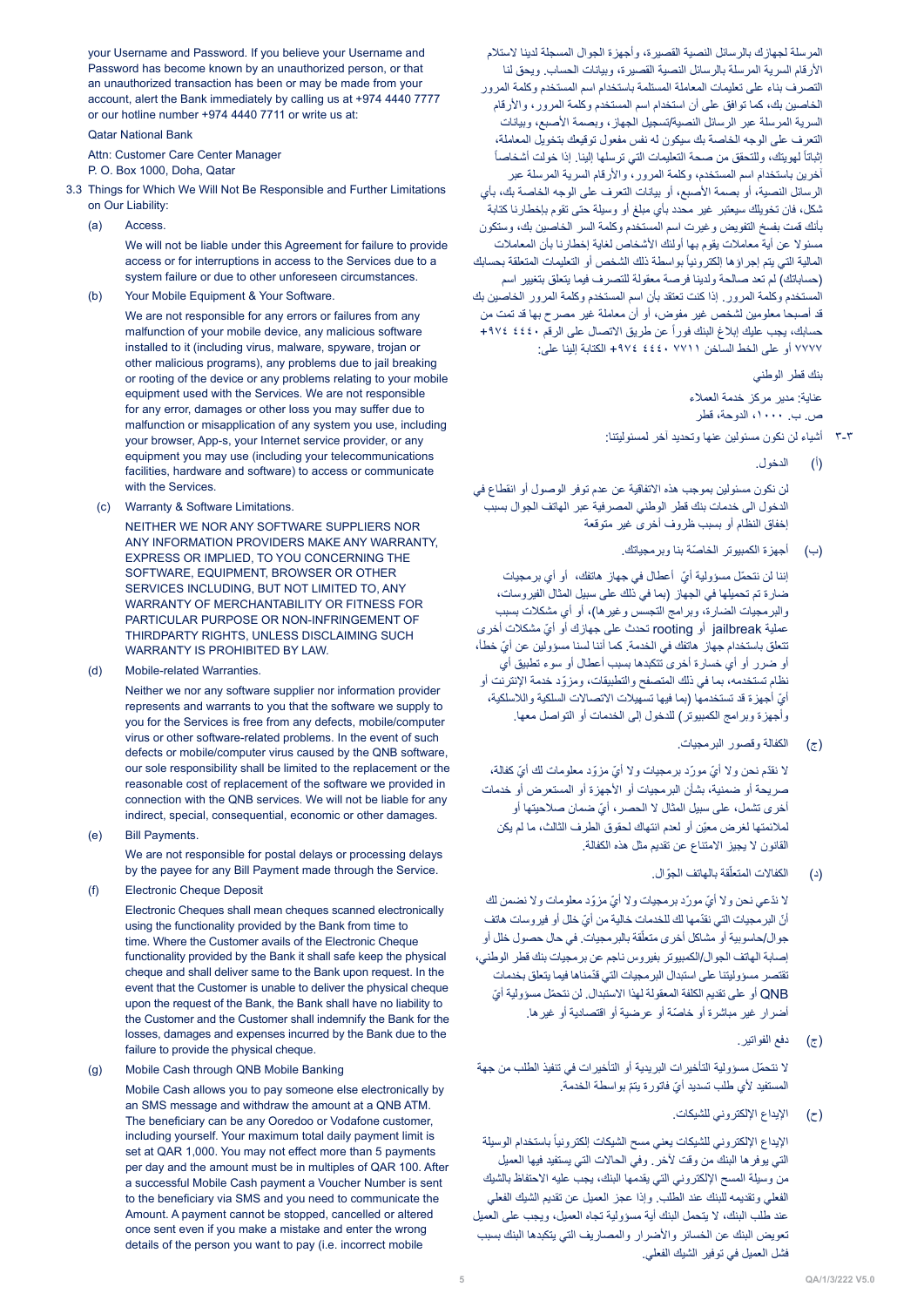phone number or wrong amount). In the case the beneficiary fails to withdraw the cash within 1 day of the date of initiation, the transaction will be automatically transferred back to your account. You accept that interest will not be calculated for the period between the payment initiation and reinstatement in the case of non-withdrawal.

 $(h)$  MPay

MPay service is connected to the QCB's real-time payment switch responsible for processing interbank and inter-processor mobile payment transactions in Qatar. You can register for MPay through QNB Mobile Banking by selecting your default account, mobile number and unique MPay alias. After the successful registration, you can send and receive payments to/ from a mobile number or alias registered for the same service. The mobile number can be any Ooredoo or Vodafone number in Qatar, which is registered for the service. Once the payment processed both the initiator and the beneficiary will receive a notification SMS and the selected account will be debited and the beneficiary default MPay account will be credited. Your maximum total daily payment limit is set at QAR 50,000 and max, QAR 10,000/transaction. A payment cannot be stopped. cancelled or altered once sent, even if you make a mistake and enter the wrong details of the person you want to pay (i.e. incorrect mobile phone number, alias or amount) the Bank will not be responsible for refunding the amount sent as per your instructions back to your account or any other account or for validating any of the beneficiary's provided details. You have option to un-register yourself anytime from the service. Bank is not liable or responsible for any changes on the MpClear .system

(i) General Limitation on Liability.

IN NO EVENT SHALL THE BANK BE LIABLE FOR SPECIAL. INDIRECT, PUNITIVE, INCIDENTAL OR CONSEQUENTIAL LOSS OR DAMAGE OF ANY KIND INCLUDING LOST PROFITS WHETHER OR NOT THE BANK HAS ADVISED YOU OF THE POSSIBILITY OF SUCH LOSS OR DAMAGE ARISING OR RELATED TO YOUR USE OF ONB MOBILE BANKING SERVICES.

3.4 Customer Liability:

QNB will only be liable for any loss you incur after the date and time of reporting to QNB the loss or theft of your Username, Password or device. QNB shall not be liable if you incur any loss before the date and time of reporting your loss or theft of Username, Password or device. You are fully obligated to us to provide sufficient funds for any payments or transfers you make or authorize to be made. If we complete a payment or transfer that you make or authorize and we subsequently know that you have insufficient funds for the transaction, you agree that we may reverse the transaction or offset the shortage with funds from any other deposit account (s) you have with us to the extent permissible by the applicable law and the terms of any other relevant agreements.

3.5 Bank's Responsibility:

The Bank is responsible for completing financial transactions on time according to your properly entered and transmitted instructions. However, the Bank will not be liable for completing transfers:

- if, through no fault of ours, you do not have enough available money in the account from which a payment or transfer is to be made, if the account has been closed, frozen, or is not in good standing, or if we reverse payment or transfer because of insufficient funds;
- if any transfer exceeds the credit limit of any account or under the Instructions of this Agreement;
- if you have not properly followed software or QNB instructions on how to make a transfer or other transaction:
- if you have not given the Bank complete, correct, and current instructions, account numbers. Username and Password, or other identifying information so that the bank can properly credit your account or otherwise complete the transaction;
- if you receive notice from a merchant or other institution that any payment or transfer you have made remains unpaid or has not been completed, and you fail to notify us promptly of that fact;
- if withdrawals from any of your linked accounts have been prohibited by a court order such as a garnishment or other legal process;
- if your Mobile device, your software, or the Services was not working properly and this problem should have been apparent to you when

)س( ّ خدمة الدفع النقدي عبر الجوال من خالل خدمات QNB المصرفية عبر ّ الهاتف الجوال.

تتيح خدمة QNB للدفع النقدي عبر الجوال لعمالء QNB الدفع لشخص آخر بشكل إلكتروني عن طريق ارسال رسالة نصية قصيرة ويتم استالم المبلغ من أي جهاز صراف آلي QNB. يمكن أن يكون المستفيد عميل Ooredoo أو Vodafone، بما في ذلك أنت. الحد اليومي األقصى لمبلغ الدفع هو 1000 ريال قطري. كما ال يسمح بالقيام بأكثر من 5 معامالت دفع في اليوم ويجب أن يكون المبلغ بمضاعفات 100ريال قطري. بعد قيامك بمعاملة ناجحة للدفع النقدي عبر الجوال، يتم إرسال رقم القسيمة الى المستفيد عن طريق رسالة نصية قصيرة، وسيتعين عليك إبالغ المستفيد بالمبلغ المرسل. وال يمكن إيقاف أو إلغاء أو تغيير معاملة الدفع بعد إرسالها، حتى لو ارتكبت خطأ أو ادخلت معلومات خاطئة عن الشخص الذي ترغب أن تدفع له (مثال، رقم جوال غير صحيح أو مبلغ غير صحيح). في حال لم يقم المستفيد بسحب المبلغ خلال يوم واحد من تاريخ الدفع، يتم تلقائياً إعادة تحويل مبلغ المعاملة إلى حسابك. وتوافق على أن الفائدة لن تحتسب خالل الفترة بين تنفيذ المعاملة وإرجاع المبلغ إلى الحساب في حال لم يتم سحبه.

)هـ( الدفع عبر الهاتف الجوال )Mpay)

 خدمة MPay متصلة بمفتاح الدفع الفوري في مصرف قطر المركزي المسؤول عن معالجة معامالت الدفع عبر الهاتف بين البنوك والمعالجات في قطر. بإمكانك التسجيل في خدمة الدفع عبر الهاتف الجوال من خالل خدمات QNB المصرفية عبر الجوال باختيار حسابك األساسي ورقم الهاتف الجوال واسم مستعار فريد للدفع عبر الهاتف الجوال. بعد التسجيل بنجاح، يمكنك ارسال واستالم الدفعات من/ إلى رقم الهاتف أو االسم المستعار المسجل في نفس الخدمة. يمكن أن يكون رقم الجوال أي رقم أوريدو أو فودافون في قطر مسجلاً في الخدمة. بمجرد معالجة عملية الدفع، سيتلقى كل من المرسل والمستفيد رسالة SMS وسيتم خصم المبلغ من الحساب الذي يختاره المرسل ويقيد في الحساب الأساسي في خدمة الدفع عبر الهاتف الجوال الخاص بالمستفيد. الحد الأقصىي اليومي لمبلغ الدفعات هو ٥٠،٠٠٠ ر ق، والحد األقصى لكل معاملة هو 10،000 ر.ق. ال يمكن إلغاء أو وقف أو تغيير دفعة بمجرد أن يتم إرسالها، حتى لو تم ارتكاب خطأ أو إدخال تفاصيل خاطئة للشخص المرسل إليه (أي رقم هاتف خاطئ أو اسم مستعار خاطئ أو مبلغ خاطئ). لن يكون البنك مسؤولاً عن ارجاع الأموال المرسلة بناء على نعليماتك إلى حسابك أو أي حساب آخر، ولن يكون مسؤولاً عن التحقق من بيانات أي مستفيد يتم إدخالها. يمكنك إلغاء التسجيل في الخدمة في أي وقت. لن يكون البنك مسؤولاً عن أي تغيير أو تغييرات تطرأ على نظام الدفع عبر الهاتف الجوال )MpClear).

)خ( تحديد عام للمسئولية.

لن يكون البنك بأي حال مسئولاً تجاه أية أضرار أو خسائر خاصة، أو غير مباشرة ، أو تأديبية ، أو طارئة ، أو ناشئة من أي نوع بما فيها خسارة األرباح سواء أعلمك البنك أم لم يعلمك بإمكانية تلك الخسارة أو الضرر الناشئ أو الذي يتعلق باستخدامك لخدمات بنك قطر الوطني المصرفية عبر الهاتف الجوال.

4-3 مسؤولية العميل:

يكون البنك الوطني مسؤولاً فقط عن أي خسارة تتعرض لها بعد تاريخ ووقت إعالمكم للبنك عن فقدان أو سرقة اسم المستخدم أو كلمة المرور أو الجهاز الخاص بك. في حين لن يكون البنك مسؤولاً إذا تعرضت لأي خسارة قبل تاريخ ووقت إعالمكم عن فقدان أو سرقة اسم المستخدم وكلمة المرور أو الجهاز الخاص بك. كما تلتزم بالكامل تجاهنا بتقديم أموال كافية ألي مدفوعات أو تحويالت تقوم بها أو تفوضها. إذا أكملنا دفعة أو تحويل أجريته أو سمحت به، وعلمنا لاحقًا أن ليس لديك ً كافية لتغطية المعاملة، فإنك توافق على أنه يجوز لنا عكس المعاملة أو تعويض أمواال النقص بأموال من أي حساب (حسابات) إيداع أخرى لديك بها إلى الحد الذي يسمح به القانون المعمول به وشروط أي اتفاقيات أخرى ذات صلة.

## 5-3 مسؤولية البنك:

ّ يتحمل البنك مسؤولية إتمام المعامالت المالية في الوقت المناسب بحسب تعليماتك ّ التي تدخلها وترسلها بالطريقة الصحيحة. ولكن، ال يتحمل البنك مسؤولية إتمام الحواالت في الحاالت التالية:

- إذا لم تكن تملك، لسبب لا علاقة لنا به، مالاً كافياً متوفراً في الحساب الذي تريد إجراء الدفعة أو الحوالة منه أو إذا كان الحساب مغلقاً أو مجمّداً أو في وضع غير ّجيد أو إذا عكسنا الدفعة أو الحوالة بسبب عدم وجود رصيد كافي؛
	- ّ إذا تجاوزت قيمة أي ّ حوالة حد ّ االئتمان ألي ّ حساب أو القيمة المحددة بموجب تعليمات هذه االتفاقية؛
- إذا لم تتّبع بشكل صحيح التعليمات المتعلّقة بالبرمجيات أو تعليمات QNB حول كيفيّة إجراء حوالة أو أيّ معاملة أخرى؛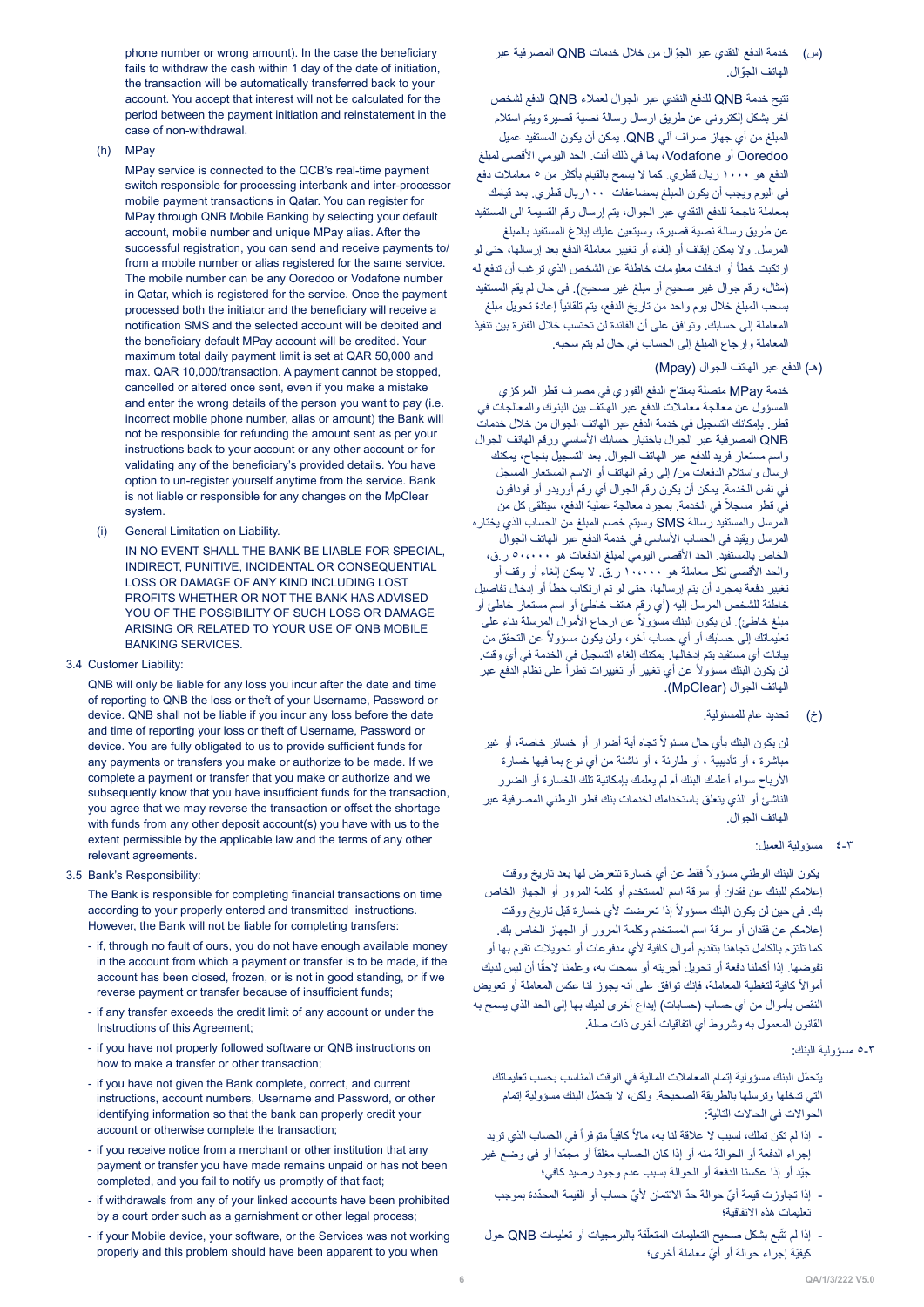you attempted to authorize a transfer;

- if you, or anyone you allow, commits fraud or violates any law or regulation:
- if circumstances beyond the Bank's control prevent making a transfer or payment, despite reasonable precautions that the Bank has taken. Such circumstances include telecommunications outages, postal strikes, delays caused by payees, fires, and floods. There may be other exceptions to the Bank's liability as stated in the Account Agreements.

IN ADDITION, THE BANK WILL NOT BE LIABLE FOR INDIRECT, SPECIAL, CONSEQUENTIAL, ECONOMIC, OR OTHER DAMAGES ARISING OUT OF THE INSTALLATION, USE OR MAINTENANCE OF ONB AND/OR ITS RELATED EQUIPMENT. SOFTWARE, OR ONLINE SERVICES.

## 3.6 Disclosure of Account Information to Third Parties:

To the extent necessary to carry out the Bank functions, the Bank may disclose information about your accounts to third parties in the following instances:

- when it is necessary for completing transfers;
- in order to verify the existence and condition of a Payment Account, merchant, or for a payee or holder of a check issued by the Bank;
- in order to comply with laws, Qatar Central Bank directives, government agency rules or orders, court orders, subpoenas or other legal process, or in order to give information to any government agency or official having legal authority to request such information;
- to protect and enforce our rights;
- in order to share information with our affiliates to the extent allowed by ;law
- in order to contract with outside agents or service providers to prepare account statements enter or calculate transactions and balances or provide other materials or services on our behalf:
- if you give us your written permission (which may be by electronic or telecommunications transmission as well as on paper);

## 4. MISCELLANEOUS

4.1 Business Days and Hours of Operation:

 $QNB$  is generally available twenty-four (24) hours a day, seven (7) days a week. However, at certain times, some or all of QNB Service may not be available due to system maintenance. A transfer initiated through QNB before 2:00 p.m. Qatar Local Time (on a Business Day) is generally posted to your account the same day. All transfers completed after 2:00 p.m. Qatar Local Time on a Business Day or on a Friday, Saturday, or Bank holiday will generally be posted on the next Business Day. Our Business Days are Sunday to Thursday.

### 4.2 Notices and Communications:

Except as otherwise provided in this Agreement, all notices required to be sent to you will be effective when we mail or deliver them to the current address that we have for you in our records. Notices from you will be effective when received by mail at the address specified in clause 2.7

4.3 E-Mail Communications:

In general, communications sent over the public Internet are not necessarily secure. Therefore, we shall not send and we strongly suggest that you do not send any confidential account information. We will not respond to account information related questions sent via Internet e-mail, Whatsapp etc.

Correspondence that requires expeditious handling, for example, if you need to report an unauthorized transaction from one of your accounts, should be made by calling the Bank at +974 4440 7777.

4.4 Assignment:

The Bank may assign its rights and delegate its duties under this Agreement to a company affiliated with the Bank or to any other party.

4.5 No Waiver

The Bank shall not be deemed to have waived any of its rights or remedies unless such waiver is in writing and published by the Bank. No delay or omission on the part of the Bank in exercising its rights or remedies shall operate as a waiver of such rights or remedies or any other rights or remedies. A waiver on any one occasion shall not be construed as a bar or waiver of any rights or remedies on future .occasions

- إذا لم تقدّم للبنك التعليمات وأرقام الحسابات واسم المستخدم وكلمة المرور أو أيّ معلومات تعريفية أخرى تكون كاملة وصحيحة وصالحة كي يستطيع البنك قيد المبلغ في حسابك أو إتمام المعاملة بالشكل المناسب؛
- إذا تلقّيت إشعاراً من بائع أو من مؤسسة أخرى بأنّ أيّ دفعة أو حوالة قُمت بها لا نزال غير مدفوعة أو لم تتمّ، ولم تبلغنا بهذا الأمر فوراً؛
- إذا مُنع سحب المال من أيّ من حساباتك المربوطة ببعضها بأمر محكمة مثل أمر ّ بالحجز أو أي إجراءات قانونية أخرى؛
- ّ إذا لم يكن جهاز هاتفك الجوال والبرمجيات الخاصة بك أو الخدمات تعمل بشكل صحيح وكان من المفترض أن تكتشف هذا األمر لدى محاولتك طلب حوالة؛
	- ّ إذا قمت أنت، أو أي شخص سمحت له، بارتكاب تزوير أو أي عمل مخالف للقانون أو للنظم واللوائح.
- إذا حالت ظروف خارج سيطرة البنك دون إجراء حوالة أو دفعة، على الرغم من اتخاذ البنك إجراءات احترازية مناسبة. تشمل هذه الظروف انقطاع االتصاالت، اإلضرابات البريدية، تأخيرات بسبب المستفيد، حرائق وفيضانات. قد يكون هناك استثناءات أخرى لمسؤولية ُ البنك بحسب ما يذكر في اتفاقات الحساب.

.<br>كذلك، لا يتحمّل البنك مسؤولية الأضرار غير المباشرة أو الخاصّة أو العرضية أو االقتصادية أو غيرها، الناتجة عن تركيب أو استخدام أو صيانة خدمات QNB و/أو األجهزة التابعة أو البرمجيات أو الخدمات على الهاتف الجوال.

6-3 ّ اإلفصاح عن معلومات خاصة بالحساب ألطراف ثالثة:

ّ إلى الحد الالزم للقيام بوظائفه، يجوز للبنك اإلفصاح عن معلومات حول حساباتك إلى أطراف ثالثة في الحاالت التالية:

- عندما يكون ذلك ضرورياً لإتمام الحوالات؛
- ّق من وجود وحالة حساب دفع أو بائع أو مستفيد أو حامل شيك يصدره البنك؛ للتحق
- لالمتثال للقوانين ولتوجيهات مصرف قطر المركزي ولقواعد أو أوامر الجهات الحكومية أو أوامر المحكمة أو استدعاءاتها أو إجراءاتها القانونية الأخرى، أو ّ لتقديم المعلومات إلى أي جهة حكومية أو مسئول رسمي يملك السلطة القانونية لطلب مثل هذه المعلومات؛
	- لحماية حقوقنا وتنفيذها؛
	- ّ لتبادل المعلومات مع الشركات التابعة لنا إلى الحد الذي يسمح به القانون؛
- ّ للتعاقد مع وكالء خارجيين أو مزودي خدمات إلعداد كشوفات الحساب أو إدخال أو احتساب المعاملات والأرصدة أو توفير موادّ أو خدمات أخرى بالنيابة عنّا؛
- إذا أعطيتنا موافقتك الخطّية (الذي قد يكون إلكترونيّاً أو مرسلاً بوسائل الاتصالات السلكية واللاسلكية أو مدوّناً على ورقة).
	- .٤ متفرقات
	- 1-4 يوم العمل وساعات العمل:

بشكل عام، فإن خدمات بنك قطر الوطني المصرفية عبر الهاتف الجوال متوفرة أربعةو عشرين ساعة(٢٤)باليوم، سبعة أيام بالأسبوع. ومع ذلك، في بعض الأوقات، فإن بعض أو كل خدمات بنك قطر الوطني المصرفية عبر الهاتف الجوال لن تكون متوفرة بسبب صيانة النظام. التحويالت التي تتم من خالل خدمات بنك قطر الوطني المصرفية عبر الهاتف الجوال قبل الساعة ٢:٠٠ ظهر أبالتوقيت المحلي لدولة قطر (في يوم عمل)، يتم قيدها عادة في حسابك في نفس اليوم جميع التحويلات التي تتم بعد الساعة ٢:٠٠ ظهر أبالتوقيت المحلي لدولةقطر في يوم العمل أو في يوم جمعة، أو سبت أو عطلة بنكية، يتم قيدها عادة في حساب في يوم العمل التالي. أيام العمل لدينا من الأحد الى الخميس.

2-4 اإلخطارات والمراسالت:

ما عادا ما هو مذكور في هذه االتفاقية، جميع اإلخطارات التي يلزم إرسالها لك ستكون نافذة عند إرسالها بالبريد أو توصيلها الى عنوانك الحالي المسجل في سجالتنا. االخطارات المرسلة منك ستكون نافذة عند استالمها بالبريد على العنوان المبين في البند .7-2

3-4 مراسالت البريد اإللكتروني:

عموما، ال تعتبر المراسالت المرسلة بواسطة االنترنت العام آمنة بالضرورة. وعليه، فإننا سوف لن نرسل ونشدد على أن ال تقوم بإرسال أية معلومات سرية تتعلق بالحساب. وسوف لن نجيب عن أسئلة تتعلق بمعلومات عن الحساب مرسلة بواسطة البريد االلكتروني أو عبر اإلنترنت أو الواتساب، إلخ.

المراسالت التي تحتاج التخاذ إجراءات عاجلة، مثل اإلبالغ عن المعامالت التي تتم من أحد حساباتك بدون تفويض منك، يجب أن تتم عن طريق االتصال بالبنك على الرقم 7777 4440 .+974

4-4 التنازل:

يمكن للبنك أن يتنازل عن حقوقه أو يفوض مهماته بموجب هذه االتفاقية الى شركة تابعة للبنك او أي طرف آخر.